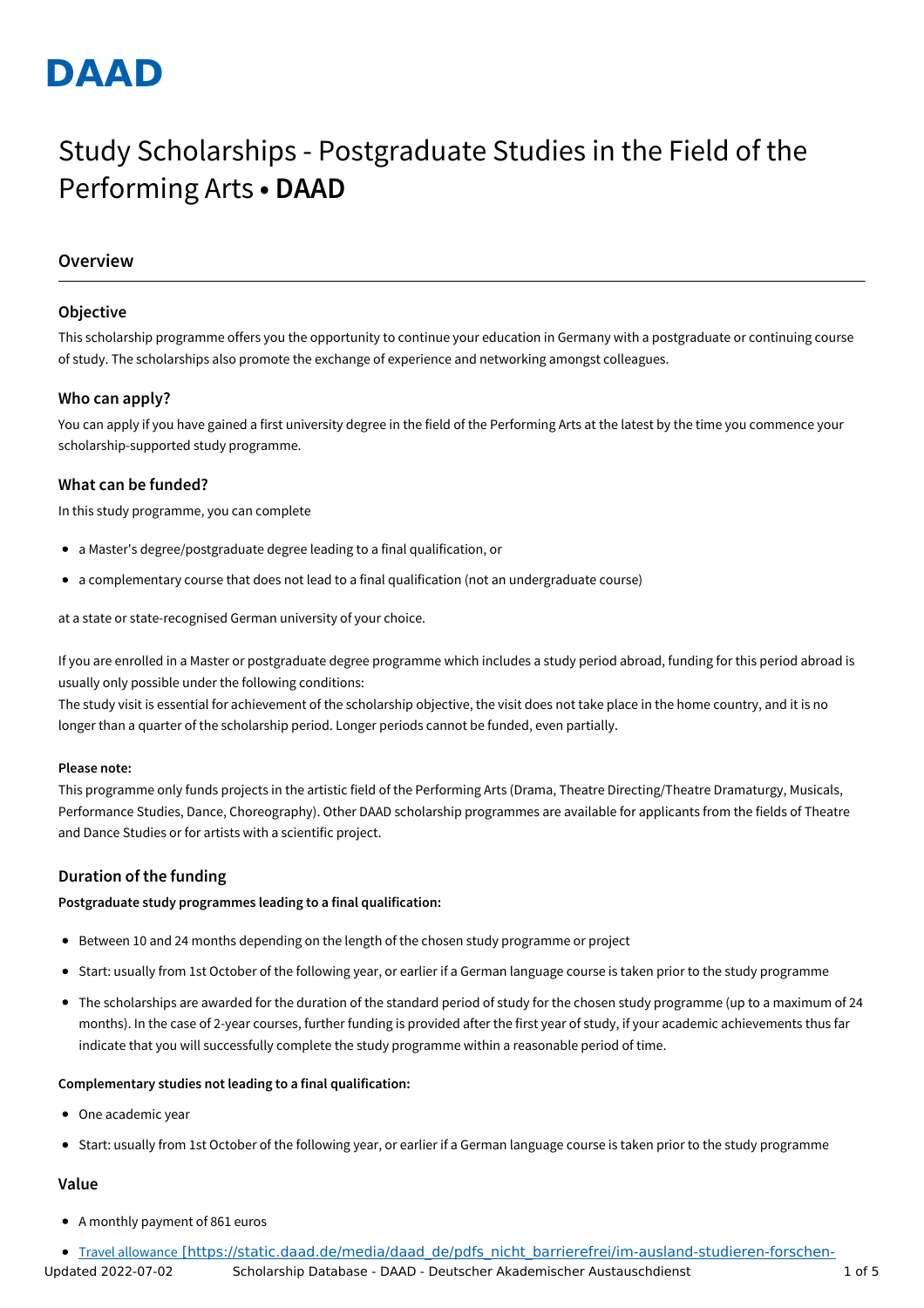#### lehren/daad\_reisekostenzuschuesse\_stipendiaten.pdf]

- One-off study allowance
- Payments towards health, accident and personal liability insurance cover

Under certain circumstances, scholarship holders may receive the following additional benefits:

- Monthly rent subsidy
- Monthly allowance for accompanying members of family. Please also read our important information for scholarship applicants [\[https://www.daad.de/en/study-and-research-in-germany/scholarships/important-information-for-scholarship](https://www.daad.de/en/study-and-research-in-germany/scholarships/important-information-for-scholarship-applicants/)applicants/] / section F, point 3.
- In the case of a disability or chronic illness: subsidy for additional costs which result from the disability or chronic illness and are not covered by other funding providers: Further information. [\[https://www.daad.de/en/the-daad/mobility-with-a-disability/\]](https://www.daad.de/en/the-daad/mobility-with-a-disability/)

To enable scholarship holders to learn German in preparation for their stay in the country, DAAD offers the following services:

- Payment of course fees for an online language course after receipt of the Scholarship Award Letter
- if necessary: German language course (2, 4 or 6 months) before the start of the study visit in Germany; the DAAD decides whether to fund participation and for how long depending on German language skills and project. Participation in a German language course is compulsory if the language of instruction or working language is German at the German host institution. **Due to the pandemic, German courses may take place online.**
- Allowance for a personally chosen German language course during the scholarship period
- Reimbursement of the fee for a TestDaF or DSH test, which you can take either in your home country after you have received your Letter of Award or in Germany during your funding period.

#### Please note that the DAAD does **not cover tuition fees.**

## **Selection**

After you have uploaded your application documents to the DAAD portal, the DAAD will first carry out a formal check. It will be checked whether the application requirements have been met and whether the application is complete. If this is the case, you will be asked to submit your work samples.

A special DAAD committee made up of professors from German universities makes the final decision about scholarships in the field of the Performing Arts. The decision is based upon written applications and work samples which have to be submitted (see: www.daad.de/extrainfo [\[https://www.daad.de/en/study-and-research-in-germany/scholarships/scholarship](https://www.daad.de/en/study-and-research-in-germany/scholarships/scholarship-database/subject-specific-information/)database/subject-specific-information/]).

## **Selection criteria**

- the artistic qualification and artistic maturity, measured by study achievements and work samples
- the quality of the project as measured by the study plan and the letter of motivation

In addition, the selection committee will give due consideration to aspects of equal opportunities, on which you can provide information in the application form.

For further information on the selection procedure, please refer to the **Important Scholarship Information** [\[https://www.daad.de/en/study-and-research-in-germany/scholarships/important-information-for-scholarship](https://www.daad.de/en/study-and-research-in-germany/scholarships/important-information-for-scholarship-applicants/)applicants/] / Section E.

## **Further information**

Confirmation of a scholarship does not automatically guarantee admission to one of the universities. The respective university decides whether or not to offer scholarship holders a place. In most cases, applicants are required to take an entrance examination. Please find out in time about admission requirements and application deadlines and interview dates at your chosen university, and bear in mind that these may be several months before the planned start of your studies or even before the DAAD awards the scholarship. We cannot cover the costs of the entrance examination. If an applicant is offered a scholarship by the DAAD but fails to be admitted to a university, he/she may not make use of the scholarship that has already been awarded.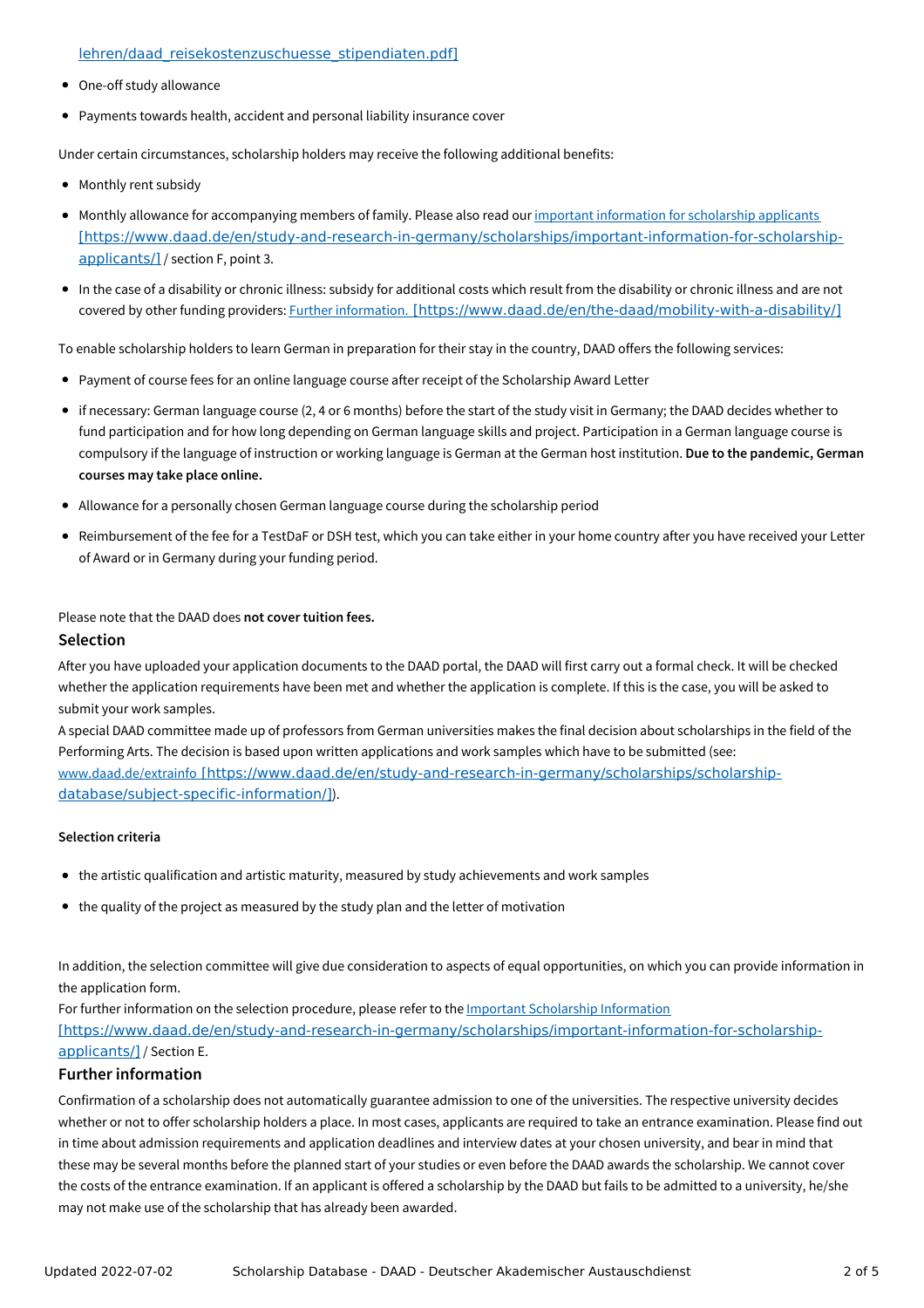## **What requirements must be met?**

Please check if the following criteria are fulfilled:

As a rule, your university degree should not date back more than 6 years at the time of the application deadline. Please read our important information for scholarship applicants / Section A, point 2 [https://www.daad.de/en/study-and-research-in[germany/scholarships/important-information-for-scholarship-applicants/\]](https://www.daad.de/en/study-and-research-in-germany/scholarships/important-information-for-scholarship-applicants/).

Your application **cannot** be considered, if you have been resident in Germany for longer than 15 months at the application deadline. **Language skills**

Applicants from the fields of Drama and Direction should have a good to excellent knowledge of German, applicants from the fields of Musicals, Performance Studies, Dance and Choreography require at least a basic knowledge of German and a good knowledge of English.

## **Application Procedure**

## **Application documents**

- **The application is submitted in two steps:**
- **1. submission of the application documents**
- **2. submission of work samples**

## **1. Submission of the application documents**

The application documents are submitted online via the DAAD portal.

Please note that the access to the application portal only appears while the current application period is running. After the application deadline has expired, the portal for this programme is not available until the next application period.

Certificates, proof of credits, certifications and translations may be scanned in non-certified form and uploaded to the DAAD portal. The DAAD reserves the right to request certified copies of the documents.

## **Documents to be uploaded to the DAAD portal:**

- Online application form
- Full curriculum vitae in tabular form
- Statement about academic and personal reasons for the planned study project in Germany (letter of motivation; 1 3 pages). Please also read our important information for scholarship applicants / Section B, point 1 [https://www.daad.de/en/study-and[research-in-germany/scholarships/important-information-for-scholarship-applicants/\]](https://www.daad.de/en/study-and-research-in-germany/scholarships/important-information-for-scholarship-applicants/).

#### **Master's degree programme/postgraduate study programme leading to a final qualification:**

- Form "Information about your preferred master programmes" [https://static.daad.de/media/daad\_de/word-excel-nicht[barrierefrei/in-deutschland-studieren-forschen-lehren/a206\\_studiengangsinfo](https://static.daad.de/media/daad_de/word-excel-nicht-barrierefrei/in-deutschland-studieren-forschen-lehren/a206_studiengangsinfo-information_about_the_study_programme.docx)information about the study programme.docx]
- If available: Letter of acceptance from the host university. If you have not yet received notification of admission at the time of application, you must submit this before the funding period begins. Please note that you yourself are responsible for ensuring that you apply for admission at the host university by the due date and that a Scholarship Award Letter from the DAAD only becomes valid if you are admitted to your chosen host university.

#### **Complementary studies not leading to a final qualification:**

Confirmation of supervision from a German university teacher

## **Also for all applicants:**

- A current Transcript of Records with individual grade(s), incl. explanation of grading system
- University degree certificate indicating final grade(s): the certificate must be subsequently submitted before the scholarship-supported

study programme begins if studies have not been completed at the time of application. Updated 2022-07-02 Scholarship Database - DAAD - Deutscher Akademischer Austauschdienst 3 of 5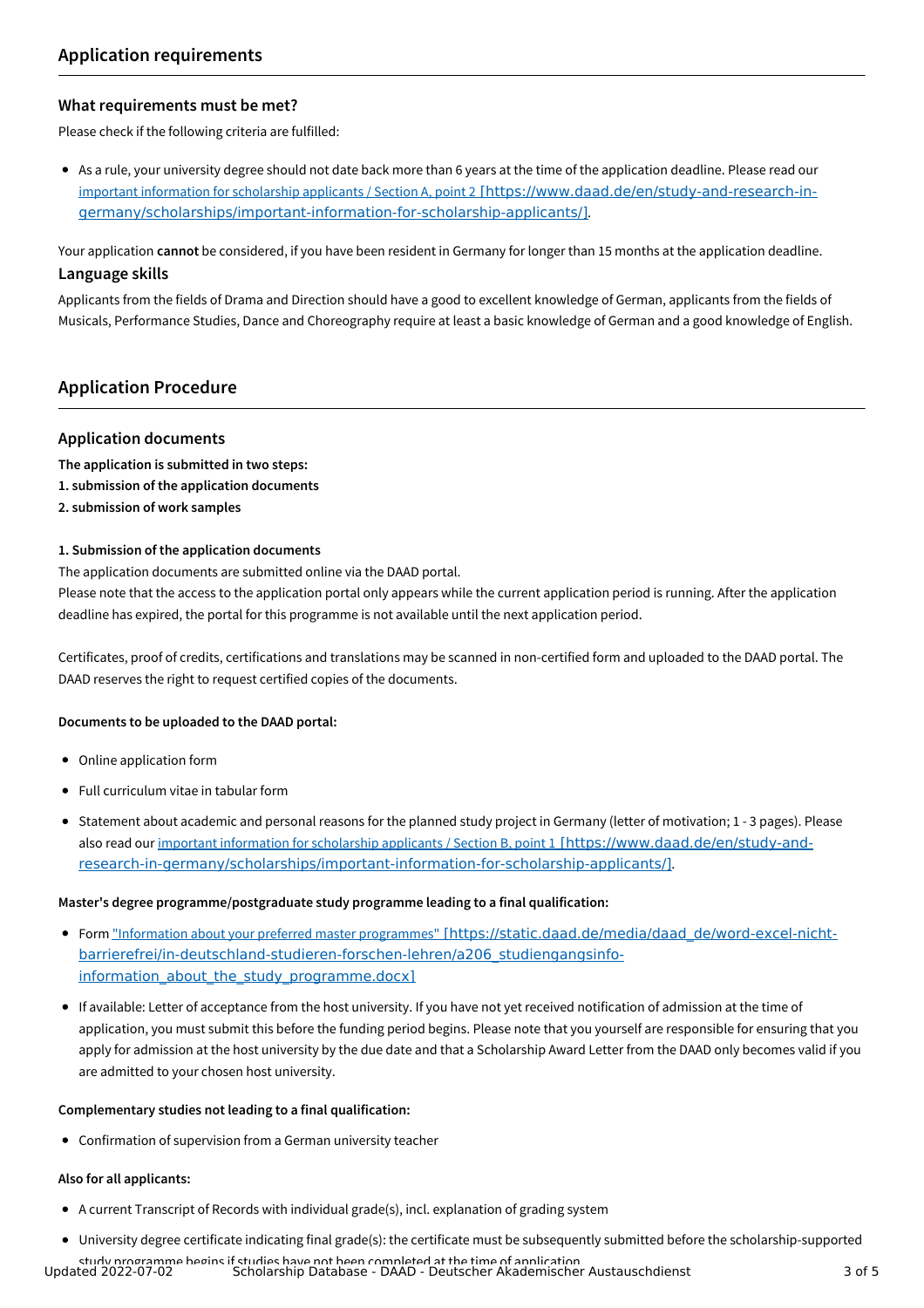study programme begins if studies have not been completed at the time of application.

- Proof of knowledge of the language of instruction (German or English). The language certificate should be no more than two years old.
- Other documents which support your application (e.g. certificates of employment, proof of placements, etc.)

Please do not upload any work samples to the DAAD portal!

#### **2. Submitting work samples to the DAAD media database:**

If the review of your scholarship application shows that it meets the criteria of the scholarship announcement and is complete, you will receive a link to upload your work samples to the DAAD media database by 16 November at the latest. When you receive the link, please upload the work samples to the Media Database by 30 November CET at the latest (daad.extrainfo.de

[\[https://www.daad.de/en/study-and-research-in-germany/scholarships/scholarship-database/subject-specific](https://www.daad.de/en/study-and-research-in-germany/scholarships/scholarship-database/subject-specific-information/)information/]).

Please do not upload any work samples and/or portfolios to the DAAD portal!

For formal requirements, read: "Additional Information for DAAD Study Scholarships in the Field of Performing Arts" at: www.daad.de/extrainfo [\[https://www.daad.de/en/study-and-research-in-germany/scholarships/scholarship](https://www.daad.de/en/study-and-research-in-germany/scholarships/scholarship-database/additional-information-performing-arts/)database/additional-information-performing-arts/].

All application documents listed under 1. and 2. must be submitted in German or English. Documents in other languages must be translated.

## **Application deadline**

Application deadlines are updated at least once a year. In most cases, they are in the same period as the previous year. You can find the current dates here:

02.11.2022 Start of funding from October 2023

## **Application location**

Online via the DAAD Portal and the DAAD Media Database

## **Please note**

- Your application is only valid if you submit all the required documents to the DAAD portal (see Item 1) and to the DAAD media database (see Item 2).
- The DAAD portal closes at 24.00 hrs. (CET or CEST) on the last application day.
- Late or incomplete applications cannot be considered. You are responsible for ensuring that their applications are complete.
- The application documents remain with the DAAD. Your personal data is saved by the DAAD in accordance with the Federal Data Protection Act and with the EU Data Protection Regulation insofar as this data is needed to process the application.

## **Contact and Consulting**

## **Information and advisory centres**

DAAD Information Centre Athen c/o Goethe Institut Omirou 14-16 GR-10672 Athens Greece Tel.: +30 (210) /3608-171 Fax.: +30 (210)/3626-263 E-Mail.: DAAD-athen@goethe.de [\[mailto:DAAD-athen@goethe.de\]](mailto:DAAD-athen@goethe.de) WWW.: http://www.daad.gr [\[http://www.daad.gr\]](http://www.daad.gr)

DAAD - Deutscher Akademischer Austausch Dienst (German Academic Exchange Service) Section ST24 - Western, Northern and Southern Europe Updated 2022-07-02 Scholarship Database - DAAD - Deutscher Akademischer Austauschdienst 4 of 5